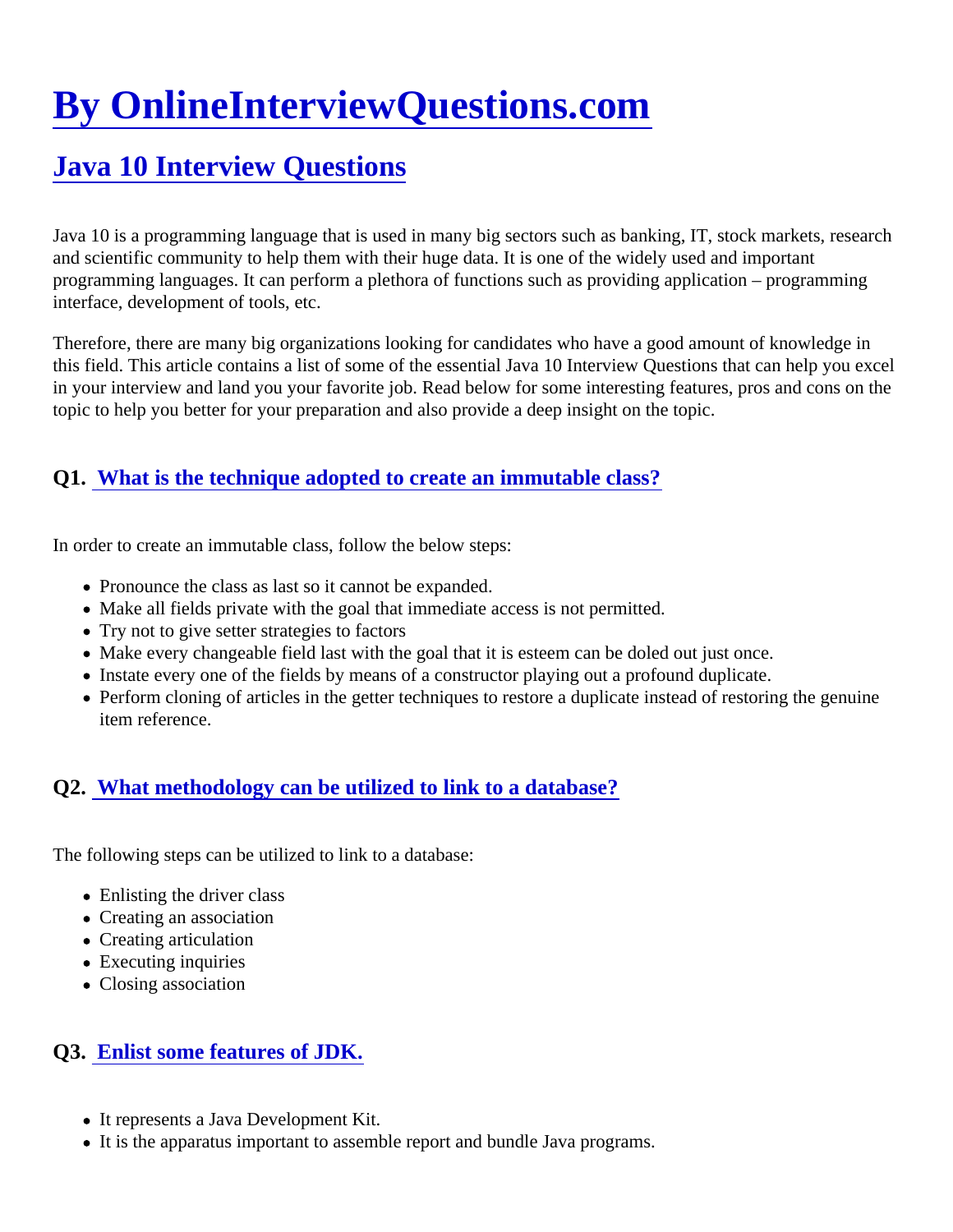Alongside JRE, it incorporates a translator/loader, a compiler (javac), an archiver (container), a documentation generator (javadoc) and different devices required in Java improvement.

#### Q4. [List some important characteristics on JRE](https://www.onlineinterviewquestions.com/list-some-important-characteristics-on-jre/)

- It represents Java Runtime Environment.
- JRE alludes to a runtime domain in which Java bytecode can be executed.
- It executes the JVM (Java Virtual Machine) and gives all the class libraries and other help documents th JVM utilizes at runtime. Therefore, JRE is a product bundle that contains what is required to run a Java program. Fundamentally, it is an execution of the JVM, which physically exists.

# Q5. [Describe the various concepts related to object oriented programming \(OOP](https://www.onlineinterviewquestions.com/describe-the-various-concepts-related-to-object-oriented-programming-oop/)).

The three main concepts related to object-oriented programming include the following:

- Encapsulation: Encapsulation is an instrument by which an engineer could shroud execution behind an interface. Encapsulation code has two highlights: Instance factors are kept ensured (for the most part w the private modifier). Getter and setter techniques give access to occasion factors.
- Inheritance: Inheritance enables a class to be a subclass of a superclass and along these lines acquire and secured factors and techniques for the superclass. It is a key idea that underlies polymorphism, superseding, over-burdening and throwing.
- Polymorphism: Polymorphism signifies "numerous structures." A reference variable is dependable of a solitary, unchangeable sort, yet it can allude to a subtype object. A solitary item can be alluded to by reference factors of a wide range of sorts — as long as they are a similar kind of a super type of the article. Polymorphic strategy summons applies just to superseded example strategies.

# Q6. [What do you understand by the term Singleton?](https://www.onlineinterviewquestions.com/what-do-you-understand-by-the-term-singleton/)

A singleton is a class that permits just a solitary case of itself to be made and offers access to that made example. It contains static factors that can oblige one of a kind and private cases of itself. It is utilized in situations when a client needs to confine instantiation of a class to just a single article. This is useful as a rule when a solitary item is required to facilitate activities over a framework.

# Q7. [Describe the term Diamond Problem](https://www.onlineinterviewquestions.com/describe-the-term-diamond-problem/).

The diamond problem reflects why we are not permitted to do various legacies in Java. In the event that there are two classes that have a mutual superclass with a particular strategy, it is superseded in the two subclasse

At that point, on the off chance that you choose to acquire from that two subclasses, at that point on the off chance that you might want to call that strategy, the language cannot choose which one you might want to call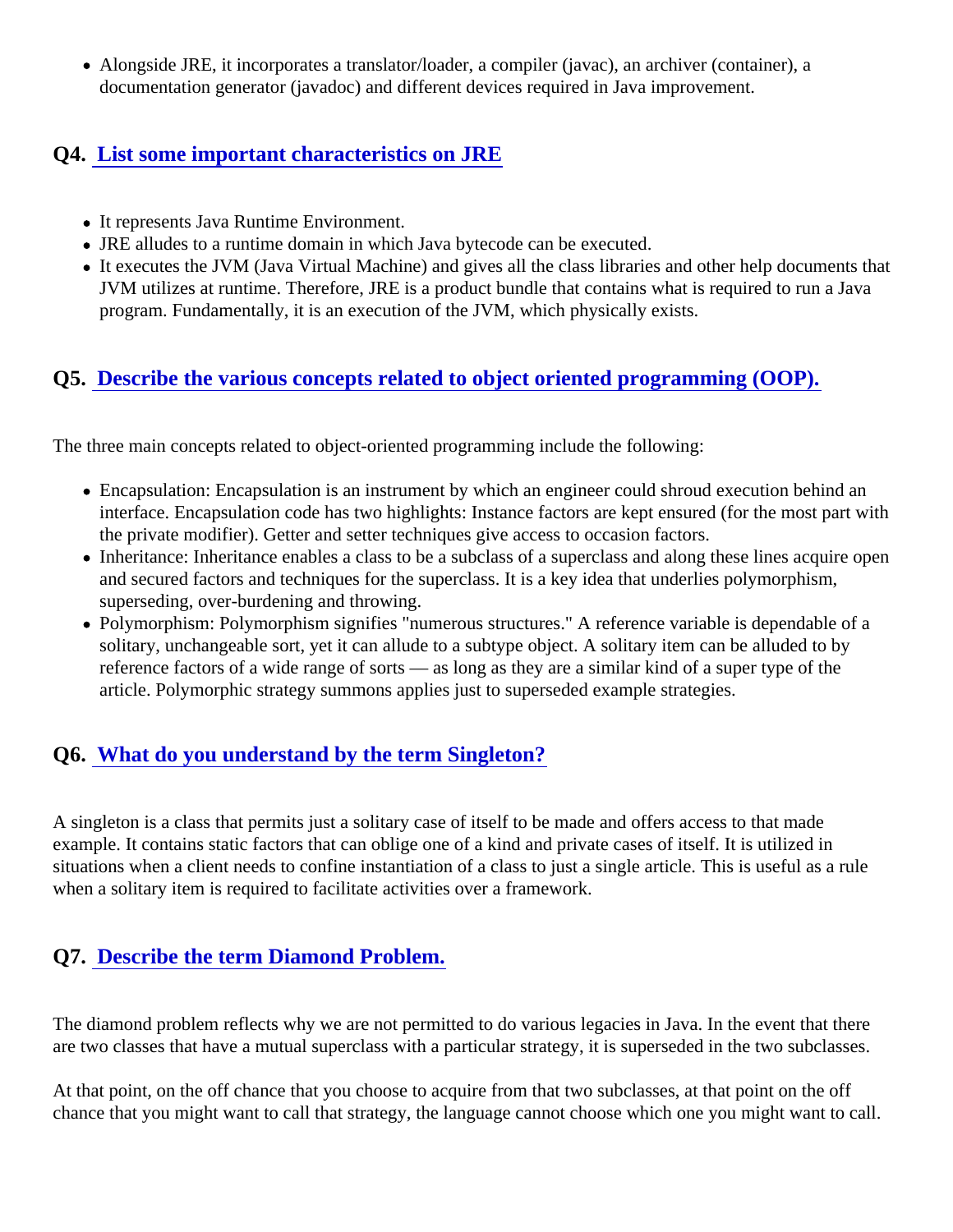#### Q8. [What do you understand by the term Wrapper Classes](https://www.onlineinterviewquestions.com/what-do-you-understand-by-the-term-wrapper-classes/)?

Wrapper classes change over the java natives into the reference types (objects). Each crude information type a class committed to it. These are known as wrapper classes since they "wrap" the crude information type int an object of that class. Allude to the beneath picture which shows diverse crude sort, wrapper class, and constructor contention.

#### Q9. [Differentiate between == and equals\(](https://www.onlineinterviewquestions.com/differentiate-between-and-equals/)).

Equals() is a strategy that is characterized in Object class in Java and utilized for checking equity of two articles characterized by business rationale. While on the other hand, "==" or equity administrator in Java is a twofold administrator given by Java programming language and used to think about natives and articles. open boolea equals(Object o) is the technique given by the Object class.

The default usage utilizes == administrator to look at two items. For instance: strategy can be superseded like String class. breaks even with() technique is utilized to look at the estimations of two articles.

#### Q10. [What do you understand by the term Polymorphism?](https://www.onlineinterviewquestions.com/what-do-you-understand-by-the-term-polymorphism/)

Polymorphism is quickly portrayed as "one interface, numerous executions". Polymorphism is normal for having the capacity to allow an alternate significance or utilization to something in various settings – explicitly, to permit an element. For example, a variable, a capacity, or an article to have more than one structure.

There are two sorts of polymorphism:

- Compile time polymorphism
- Run time polymorphism

Compile time polymorphism is technique over-burdening though Runtime time polymorphism is finished utilizing legacy and interface.

#### Q11. [List some features of the abstract clas](https://www.onlineinterviewquestions.com/list-some-features-of-the-abstract-class/)s.

- It is a class that can give total, default code or potentially simply the subtleties that must be superseded
- If there should arise an occurrence of theoretical class, a class may expand just a single dynamic class.
- It can have non-theoretical strategies.
- It can have occurrence factors.
- It can have any perceptibility: open, private, secured.
- On the off chance that we add another technique to an abstract class, at that point we have the alternat of giving default execution and along these lines, all the current code may work legitimately
- It can contain constructors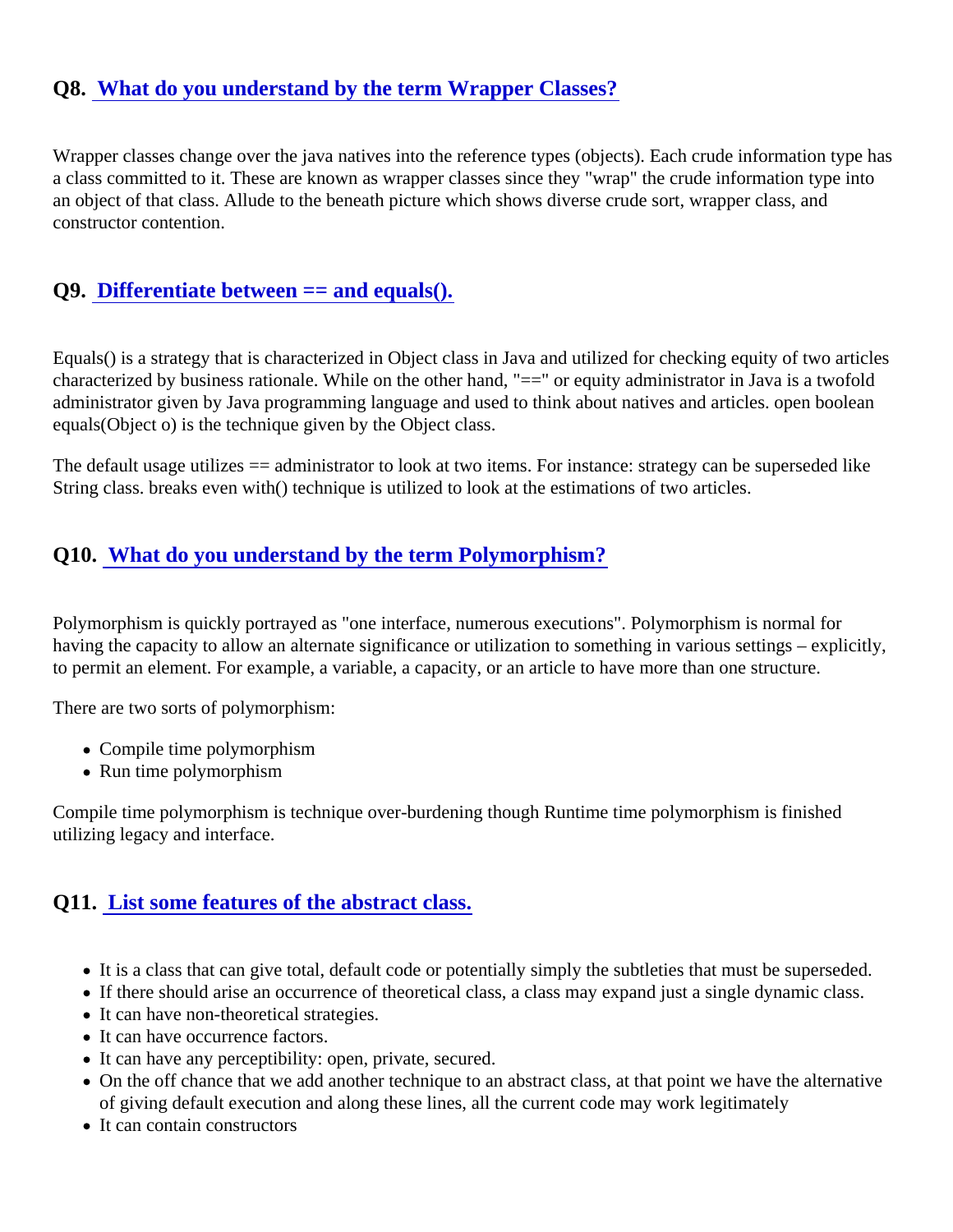• They are extremely quick

### Q12. [What are some characteristics of interference class](https://www.onlineinterviewquestions.com/what-are-some-characteristics-of-interference-class/)?

- An interface class cannot give any code at all, but only the signature.
- It may actualize a few interfaces.
- All strategies for an Interface are unique.
- An Interface Class cannot have occasion factors
- An Interface Class's perceptibility must be open (or) none.
- In the event that we add another strategy to an Interface, at that point we need to find every one of the usages of the interface and characterize execution for the new technique
- An Interface class cannot contain constructors
- Interfaces are moderate as it requires additional indirection to discover comparing technique in the genuine class

#### Q13. [Define the terminology association](https://www.onlineinterviewquestions.com/define-the-terminology-association/).

An association is in which all article have their very own lifecycle and there is no proprietor. How about we tak the case of Teacher and Student. Numerous understudies can connect with a solitary educator, a solitary understudy can connect with various instructors. However, there is no possession between the articles, and b have their own lifecycle. This relationship can be balanced, one to many, numerous to one and numerous to many.

#### Q14. [Describe the terms: method overriding and method overloadin](https://www.onlineinterviewquestions.com/describe-the-terms-method-overriding-and-method-overloading/)g

Method Overriding:

- $\bullet$  In Method Overriding, the subclass has a similar strategy with the same name and the very same numb and kind of parameters and same return type as a superclass.
- Method Overriding is to "Change" existing conduct of strategy.
- It is a run time polymorphism.
- The techniques must have the same mark.
- It generally requires legacy in Method Overriding.

#### Method Overloading:

- In Method Overloading, Methods of a similar class has a similar name yet every strategy must have a diverse number of parameters or parameters having distinctive sorts and request.
- Method Overloading is to "include" or "broaden" more to strategy's conduct.
- It is an accumulate time polymorphism.
- The techniques must have a distinctive mark.
- It might possibly require legacy in Method Overloading.